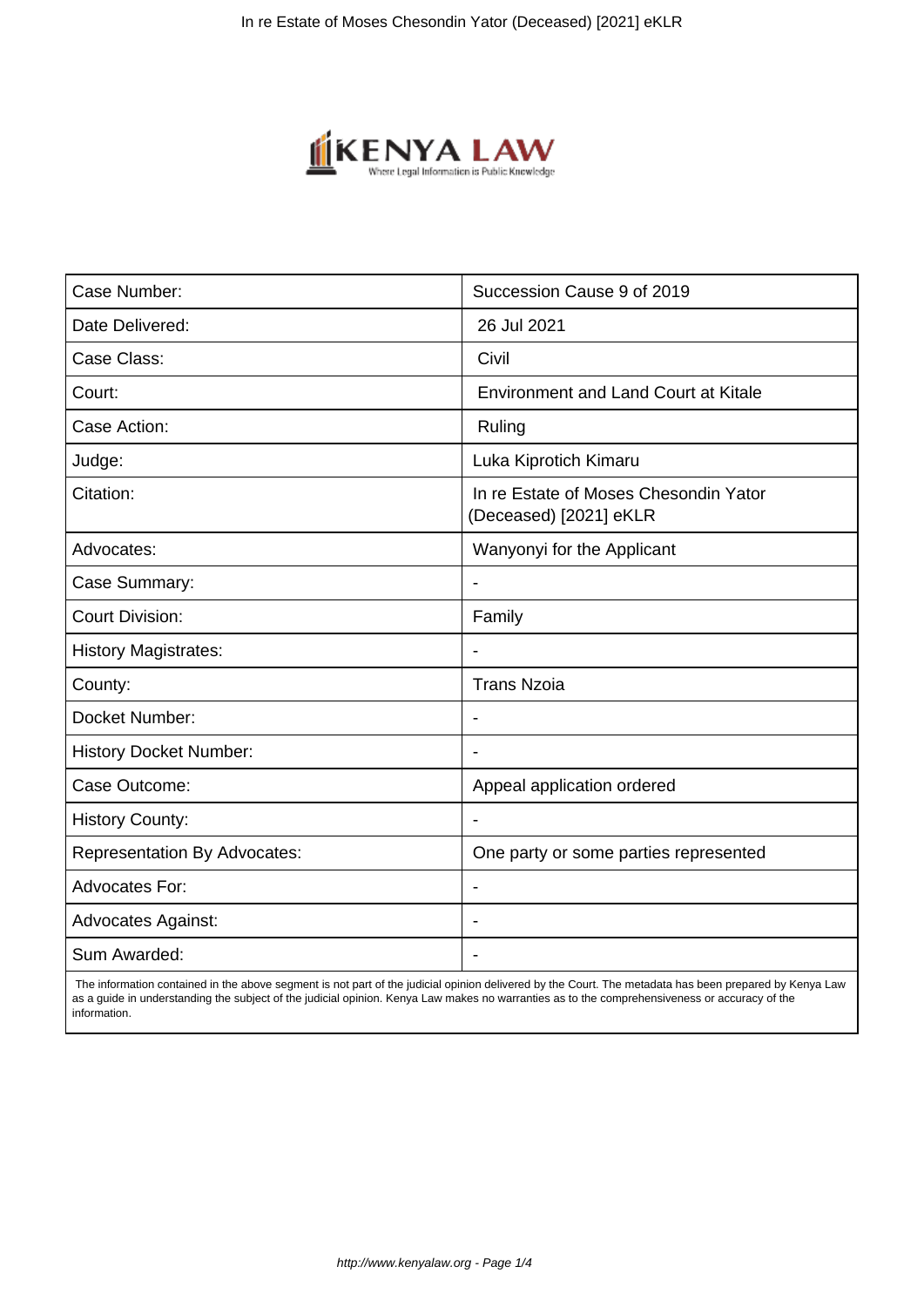# **REPUBLIC OF KENYA**

# IN THE HIGH COURT OF KENYA AT KITALE

## **SUCCESSION CAUSE NO. 9 OF 2019**

## IN THE MATTER OF THE ESTATE OF MOSES CHESONDIN YATOR (DECEASED)

### **VERSUS**

### **RULING**

On 11<sup>th</sup> December, 2020 Chemitei J made a Ruling in which he made an order removing the applicant, Esther Nandutu as a coadministrator in respect of the estate of the deceased - Moses Chesondin Yator. At the material part of the Ruling, the Learned Judge had this to say:-

"25. For the above reasons, the application to manage and run the estate is denied. No evidence has been tendered that the deceased supported the applicant. Mere Mpesa transaction is not sufficient especially for a person who claims to have staved with the deceased for the last 16 years.

26. The Newspaper reports that she was the deceased's wife as well as the records by the police shall remain their opinions unless subjected to full trial and produced on oath. Obviously the deceased died while in the company of the applicant but that does not *prima facie* mean that she was the wife unless it's subjected to strict proof.

27. The fact that the applicant was a member of the Kitale Club was not rebutted. Mr. Shiundu in his pleadings at the Children Court indicated that he was a member of the club and she allowed the applicant and her children to enjoy the facility courtesy of his membership.

28. The said pleadings at the Children Court indicated that the applicant had her home and that Mr. Shiundu had been chased away by the applicant. It was claimed that she had her home at Welcome area a fact which she did not deny. Even so, the fact that she told the court on oath that they were going to the deceased's home during the criminal trial earlier mentioned clearly showed that she had a place of aboard".

The applicant is aggrieved by this decision. She wishes to appeal against the decision to the Court of Appeal. As a first step, she has made an application before this court seeking two orders; firstly, that she be granted extension of time to file appeal out of time and secondly, she wishes to have the proceedings before this court stayed pending the hearing and determination of the intended appeal.

The application has been vehemently opposed by the respondents. They contend that the applicant has not placed any cogent reason before the court as to why she delayed to lodge an appeal before the Court of Appeal in time. Secondly, they argued that the applicant had not established proper grounds for this court to exercise its discretion in her favour by staying the proceedings before this court pending the hearing of the intended appeal.

The parties filed written submissions in support of their respective opposing position. This court has carefully considered the said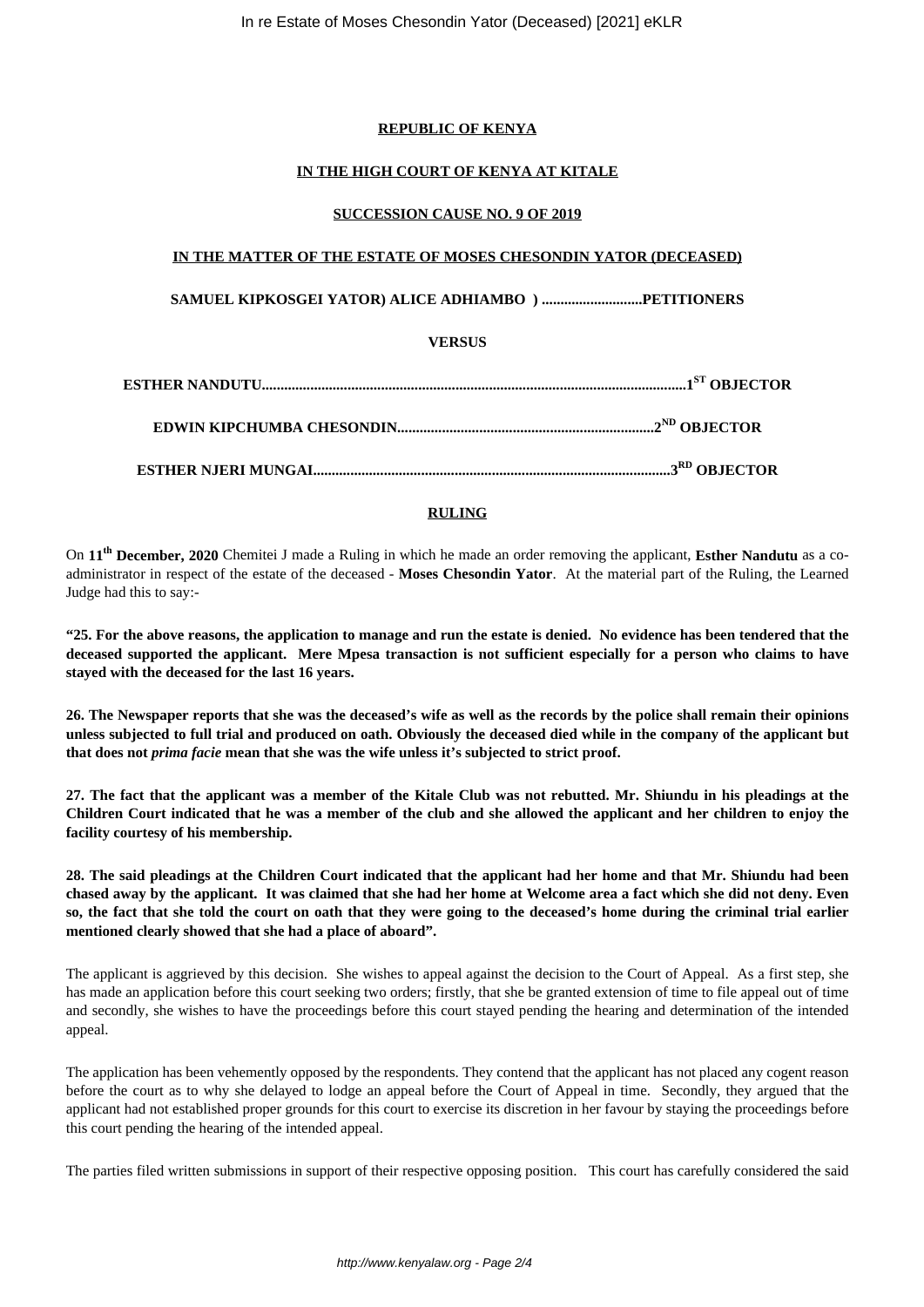written submissions. As regard the first issue, i.e. whether the applicant should be granted extension of time to appeal out of time, it was contended by the respondents that the delay of **seven (7) months** between the time the ruling was rendered by the court, and the time the applicant filed the application, was so inordinate that it amounts to an abuse of the due process of the court. The respondents argued that the applicant had placed no cogent reasons for her delay in lodging the notice of her intention to appeal to the Court of Appeal in time. On her part, the applicant explained that the reason why she did not lodge the Notice of Appeal in time was because she was under a misapprehension that she would still participate in the proceedings as an objector; she had misinterpreted the court's ruling whose actual effect was to completely exclude her as a dependant or beneficiary of the estate of the deceased. It is for that reason that she insists she should be given a chance to ventilate her appeal to the higher court.

That this court has jurisdiction to entertain the application for extension of time to file an appeal before the Court of Appeal is without doubt. **Section 7** of the **Appellant Jurisdiction Act** grants the High Court jurisdiction to extend time for an aggrieved party to appeal against its decision to the Court of Appeal.

In *Re Estate of the late Batholomew Wafula Lule (Deceased) [2010 eKLR*, Riechi J cited with approval the Court of Appeal decision of *Mwangi V Kenya Airways Ltd [2003] KLR* where the court listed some of the factors to be considered in determining whether or not to grant an application seeking extension of time to file appeal out of time to include, inter alia, the period of delay, the reason for the delay, the degree of prejudice which could be suffered by the respondents if the request for extension of time is granted and finally the effect, if any, on the administration of justice or public interest if any is involved.

In the present application, the applicant's reason for delay in lodging the Notice of Appeal in time was due essentially to her misapprehension of the effect of the decision of this court. Despite the respondents' objections, this court is persuaded that the applicant has given a cogent reason for her failure to lodge the appeal in time. It was apparent to this court that the applicant laboured under a misconception that the court had not made a positive determination in respect of her request to be considered as a beneficiary of the estate of the deceased. This court is of the considered view that the applicant should be granted an opportunity to exercise her undoubted right of appeal to the appellate court. The respondents will not be prejudiced because as at the time the application was argued before the court, the proceedings were still at the stage that it was when the court rendered its ruling on **11th December, 2020**.

Furthermore, the question whether the applicant is a beneficiary of the estate of the deceased is a fundamental one that this court forms the view that the applicant is entitled to seek a second opinion in relation to her circumstances before the Court of Appeal. That being the case, this court finds merit with the applicant's first prayer and hereby allows the same. The applicant is granted extension of time to lodge a Notice of Appeal out of time. The same shall be filed and served within **seven (7) days** of the date of this ruling.

As regards the second prayer i.e. the applicant's plea for stay of proceedings pending the hearing and determination of the intended appeal, this court holds that the same is prematurely before this court. The applicant can only make such an application if she establishes that she, in fact, has a pending appeal before the Court of Appeal. As it were, before the applicant lodges a notice of her intention to file such an appeal, this court cannot assume jurisdiction as granted under **Order 42 Rule 6 of the Civil Procedure Rules**. That being the case, this court declines the invitation by the applicant to make a ruling in that respect until and unless a valid Notice of Appeal has been lodged. For the avoidance of doubt, the applicant shall be at liberty to file such application upon filing and serving the Notice of appeal. This being a family dispute, there shall be no orders as to costs.

#### **26/7/2021**

Coram: Before L. Kimaru, Judge

Court Assistant - Kirong

Barongo holding brief for Wanyonyi for the Applicant

N/A for the Respondents

#### **ORDER**